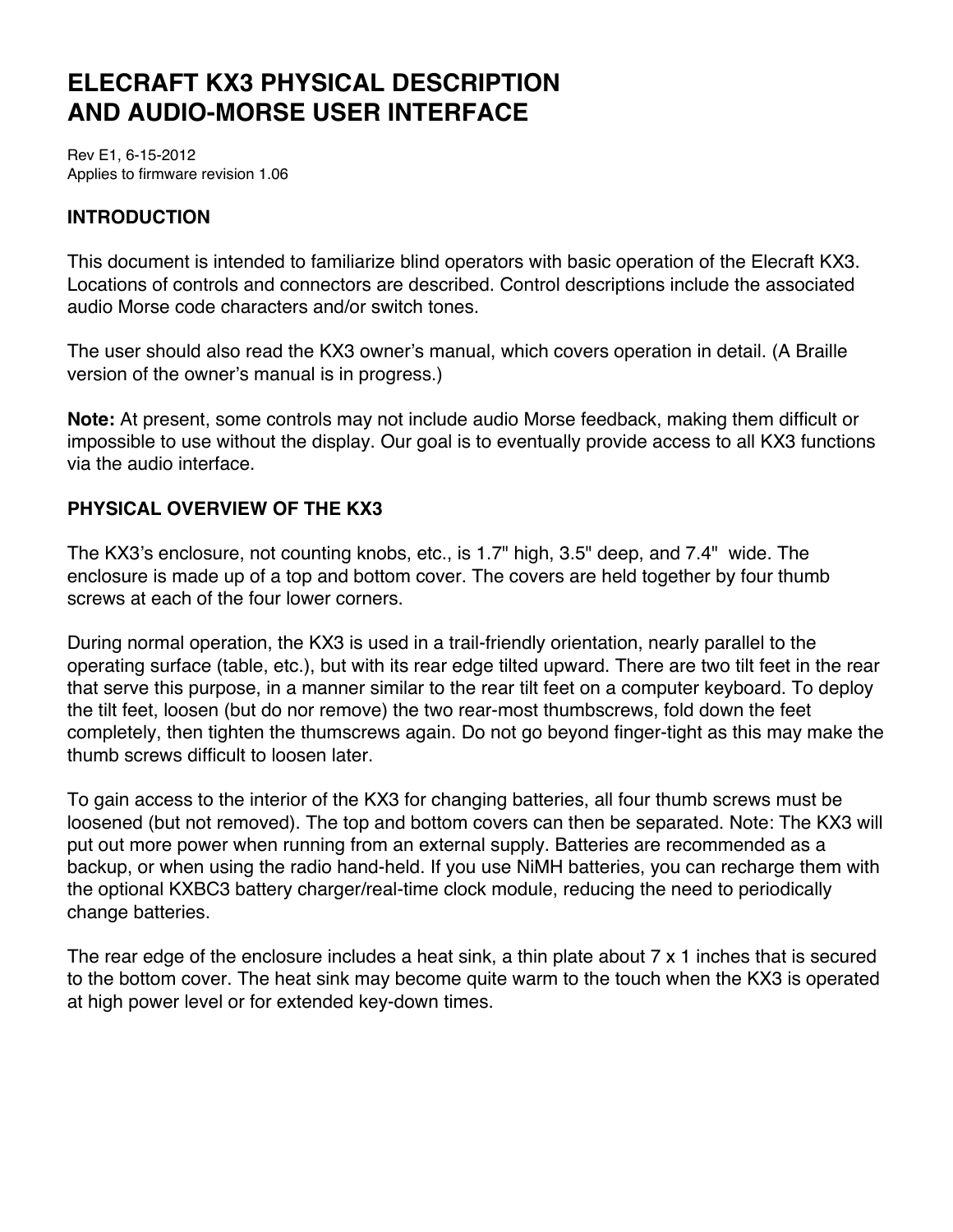## **CONNECTORS**

On a basic KX3, there's one connector on the right side: a BNC antenna jack, used on 160-6 meters. A future 2-meter module is also planned that will have its own smaller jack, an SMA type. A KX3 without this module installed will have a plastic hole-cover at the SMA jack location.

There are several barrel-style jacks on the left side, in two rows, one above, one below.

The upper row includes (from back to front):

DC IN (9-15 V; 2.1-mm barrel) ACC1 (RS232 or USB serial I/O to an attached PC; 3.5-mm stereo) KEY (paddle, hand key, or external keyer; 3.5-mm stereo) PHONES (stereo or mono headphones or external amplified speakers; 3.5-mm stereo) MIC (for our MH3 mic, which has PTT and UP/DN functions; 3.5-mm 4-conductor)

The lower row includes, back to front:

ACC2 (external amp keying and accessory I/O; 2.5-mm stereo) RX I/Q (baseband I.F. I/Q signals for use with a PC soundcard; 2.5-mm stereo)

There's one additional connector, on the front of the enclosure, for use with the KX3's optional attached keyer paddle (KXPD3). This is a custom mechanical paddle with adjustable contact spacing. It is held on by two thumb screws.

Note: Avoid using heavy adapters with the left-side jacks as they can be damaged by the application of excess force or leverage. Elecraft provides an accessory cable kit which utilizes small, molded right-angle plugs that are ideal for this application.

#### **INTERNAL SPEAKER**

To the right of the keyer paddle attachment point is a small speaker. It is intended for use in a quiet room only. Headphones or external amplified stereo speakers will provide a much better operating experience, since the KX3 has full audio effects including simulated stereo, pitch mapping, and dual watch.

#### **SWITCHES AND ROTARY CONTROLS – OVERVIEW**

All switches and rotary controls are located on the *control panel*, the large surface of the top cover. There are 20 pushbutton switches, each with tap and hold functions. There are five rotary encoders (with knobs), one of which is a high-resolution optical encoder (VFO A). The four small lower-resolution encoders all have built-in pushbutton switch functions of their own. These are activated by pushing down on the knob (tap or hold).

In subsequent sections, controls will be described in terms of their location, function, and audio tones. For this purpose, the control panel can be visualized as a flat, vertically oriented surface, as if it were the panel of a traditional forward-facing radio.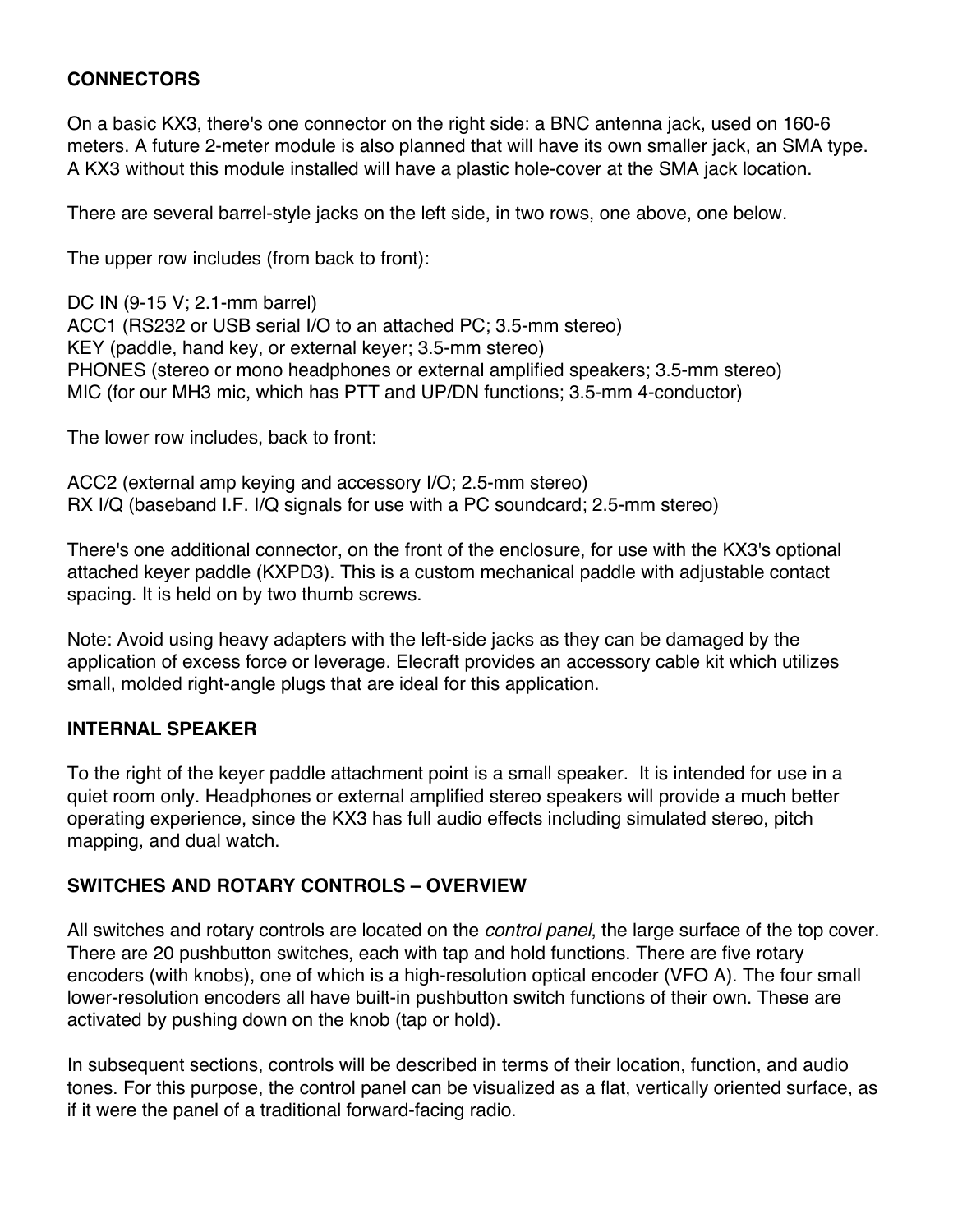#### **SWITCH FUNCTIONS**

At the far left of the control panel is a single vertical column of six switches. These are listed below in top-to-bottom order. Each switch has a pair of functions: TAP and HOLD.

#### **Audio-Morse characters that are heard on switch activation are shown in double quotes in the descriptions that follow.**

Tap: BAND+ ("m FFFFF"; m is the mode, e.g. C=CW, and FFFFF is the VFO A freq. in kHz) Hold: STORE (CW UI TBD)

- Tap: BAND- (see BAND+)
- Hold: RCL (CW UI TBD)

Tap: FREQ ENT ("F?", then the entered digits or decimal point; see Numeric Keypad below) Hold: SCAN ("SC"; if 3-second hold, "AF" for non-muted scan, error beep if a memory recall has not been done prior to starting scan)

Tap: MSG (message play; after "N?" user taps 1-6); this is also the numeric keypad ʻEnter' key Hold: REC (message record; after "N?" user taps 1-6 and enters CW or DVR message)

- Tap: ATU TUNE (CW UI TBD); this is also the numeric keypad decimal-point key
- Hold: ANT ("NA" for now; the external ATU with dual antenna jacks isn't yet available)

Tap: XMIT (low beep); numeric keypad ʻ0'

Hold: TUNE – keydown, not ATU tune (medium+high beep on start tune, "X" on exit from tune)

There are six additional switches along the bottom edge of the front panel, just to the right of the XMIT / TUNE switch. Each \*pair\* of adjacent switches has a knob above them; these are described later. The six switch functions are as follows:

Tap: PRE ("P"); numeric keypad ʻ1' Hold: NR (CW UI TBD)

Tap: ATTN ("A"); numeric keypad ʻ2' Hold: NB ("NB")

Tap: APF – audio peaking filter ("AP"); numeric keypad ʻ3'

Hold: NOTCH – manual notch ("NT"); see below for notch center-pitch adjustment

Tap: SPOT (low beep followed by sidetone pitch, RX unmated); numeric keypad ʻ4' Hold: CWT— CW/data tuning aid) ("CT"); not presently useful for blind operators

Tap: CMP – speech compression ("CP"); numeric keypad ʻ5'; see below for CP adjustment Hold: PITCH (sidetone in CW mode, Fc for data modes)

Tap: DLY – VOX or QSK delay adjust ("DL"); numeric keypad ʻ6'; see below for delay adjust Hold:  $VOX (VOX = "V", PTT = "PT")$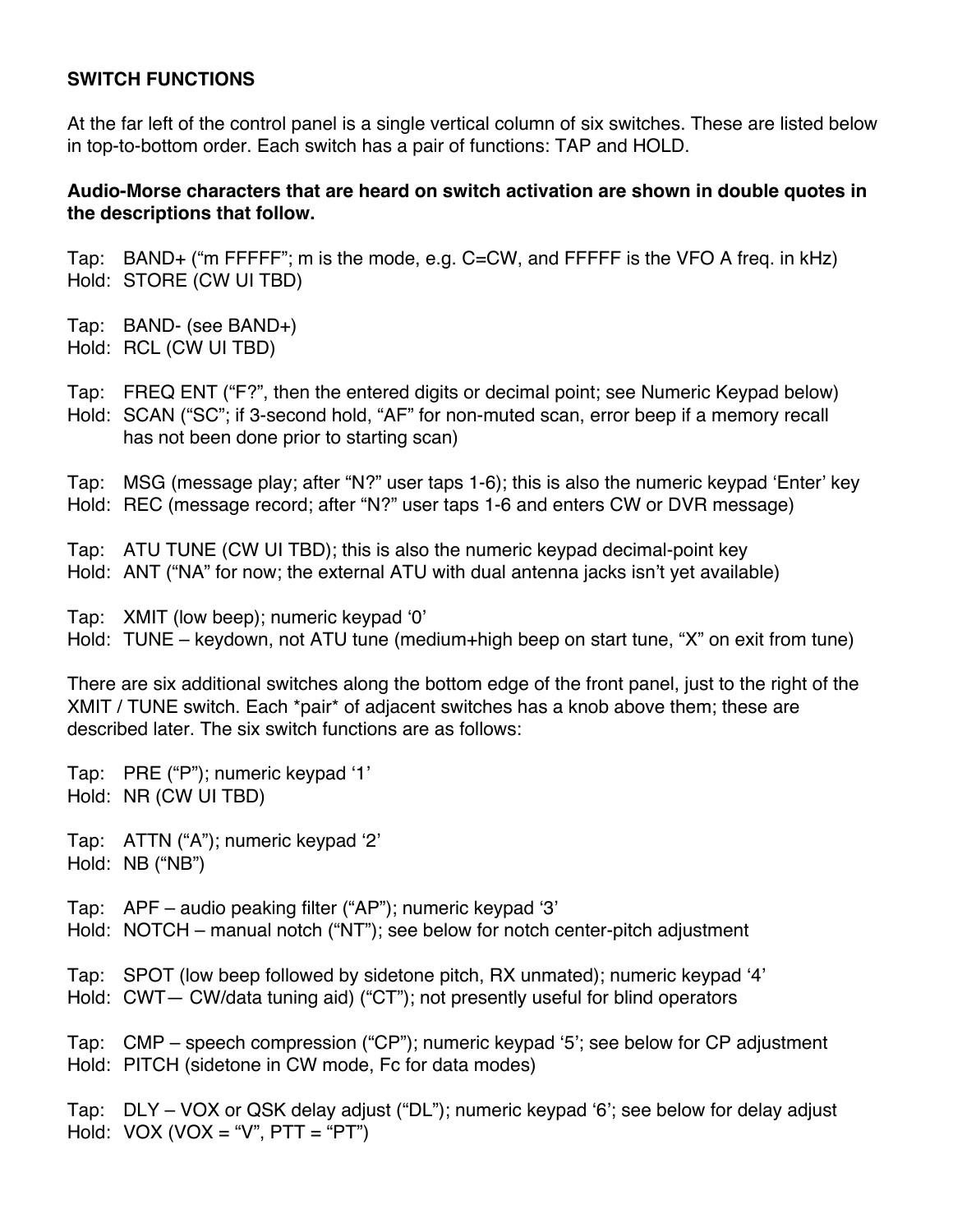At the far right are two columns of 4 switches each. In each of these columns, three of the switches are grouped together vertically, but the fourth switch is farther down in that same column, below a small encoder.

The rightmost column's switches have the following functions:

Tap:  $A/B - VFO$  swap ("X")

Hold: REVerse (hold to temporarily reverse the VFOs; "X" on release)

Tap: A>B – copy VFO A to B ("2B", as in "from A to B"; tap twice within 5 sec. to copy all) Hold: SPLIT ("SP")

Tap: XIT ("XI")

Hold: PF2 – programmable function 2 (CW UI TBD)

Tap: DISP – shorthand VFO freq; "m FFF" where m is op mode and FFF is 100/10/1 kHz digits Hold: MENU ("M"; additional CW UI TBD)

The column of switches to the left of the above:

Tap: MODE ("L"=LSB, "U"=USB, "C"=CW, "D"=DATA, "A"=AM, "F"=FM)

Hold: ALT ("CW"/"REV"=CW norm/reverse; USB and LSB are alternates of each other)

- Tap: DATA ( $1<sup>st</sup>$  tap selects data mode, "DT";  $2<sup>nd</sup>$  tap reports data submode: "DA"=DATA-A, "AF"=AFSK-A, "FS"=FSK-D, "PS"=PSK-D); rotate OFS/B knob (below this switch group) to select a different data submode
- Hold: TEXT ("TD"; text decode is not applicable to CW UI at present)

Tap: RIT ("RI")

Hold: PF1 – programmable function 1 (CW UI TBD)

Tap: RATE ("N"=10 Hz steps for VFO A; "H"=1 Hz steps)

Hold: KHZ ("N"=10 Hz steps; "K"=coarse steps, per-mode, selected using MENU:VFO CRS)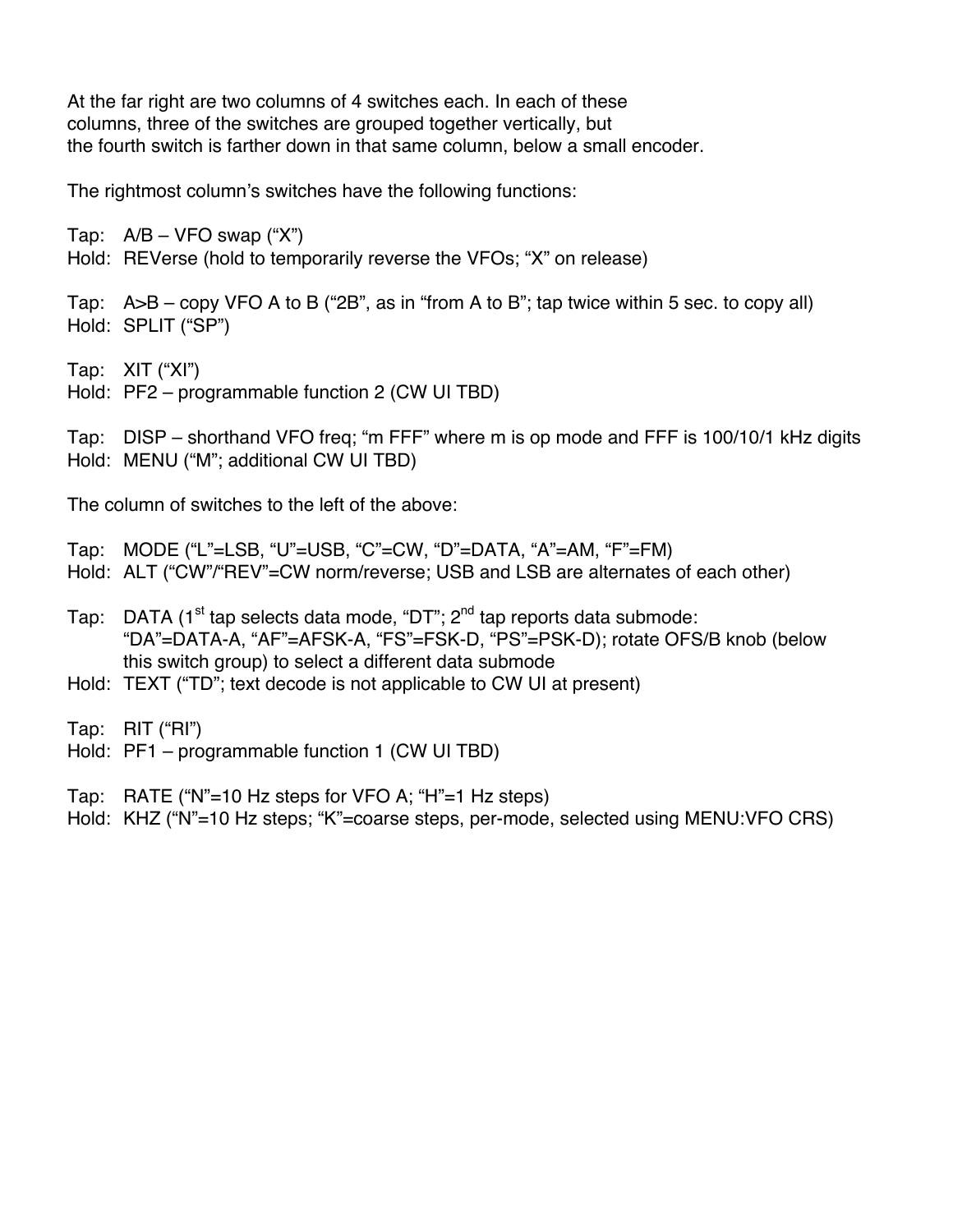## **KNOB FUNCTIONS**

## **AF/RF-SQL Knob and Receive Controls Group 1**

The left-most knob controls AF gain/RF gain/squelch. It is part of receive controls group 1. Also in this group, below the knob, are the PRE/NR and ATTN/NB switches (the NR and NB functions will eventually use the knob for parameter adjustment). The AF/RF/SQL knob controls AF gain by default. Its secondary function is RF gain in all modes except FM, where it controls squelch.

In addition to its normal rotary functions, the knob has tap and hold functions, like a switch:

Tap: Selects current knob function—"AF" or "RF" ("SQ" in FM mode) Hold: Selects temporary knob function—MON (voice monitor or sidetone level)

This knob is also part of the numeric keypad (knob tap  $=$  '7'). The switches below it are '1' (PRE) and ʻ2' (ATTN).

## **PBT I/II Knob and Receive Controls Group 2**

The next knob to the right, PBT, is part of receive controls group #2. It controls the receive passband (PBT). Also in this group, below the knob, are the APF/NOTCH and SPOT/CWT switches; the NOTCH function uses the PBT knob for parameter adjustment.

The PBT knob controls two parameters, I and II, which vary with mode. Function I, the default, is passband WIDTH in CW and DATA modes. In voice modes function I is LO CUT. Function II is passband SHIFT in CW and DATA modes, and HI CUT in voice modes.

The PBT knob's tap and hold functions are as follows:

Tap: PBT function I/II (CW/data: "WD"=width, "SH"=shift; voice: "LO"=locut, "HI"=hicut) Hold: NORMalize the passband ("N"), or revert to previous passband ("UN").

This knob is also part of the numeric keypad (knob tap  $= 6$ ). The switches below it are '3' (APF) and ʻ4' (SPOT).

# **KEYER/MIC Knob and Transmit Controls Group**

The next knob to the right is part of the transmit controls group. The knob's normal function is KEYER speed (in CW, FSK-D, and PSK-D modes) or MIC gain (voice modes). Both of these parameters are reported in CW as the knob is turned (in CW mode, "8" to "50" WPM; in voice modes, mic gain ("0" to "40").

Also part of the transmit controls group are the two switches below this knob, CMP/PITCH and DLY/VOX. The knob is used with three of these functions (CMP, PITCH, and DLY) to do parameter adjustment, some with CW feedback. CMP reports the compression level ("0" to "30"). DLY reports the VOX or QSK delay in seconds with ʻR' in lieu of a decimal point (the parameter range is "R00" to "2R00" in the QSK delay case, where "R00" is considered full break-in).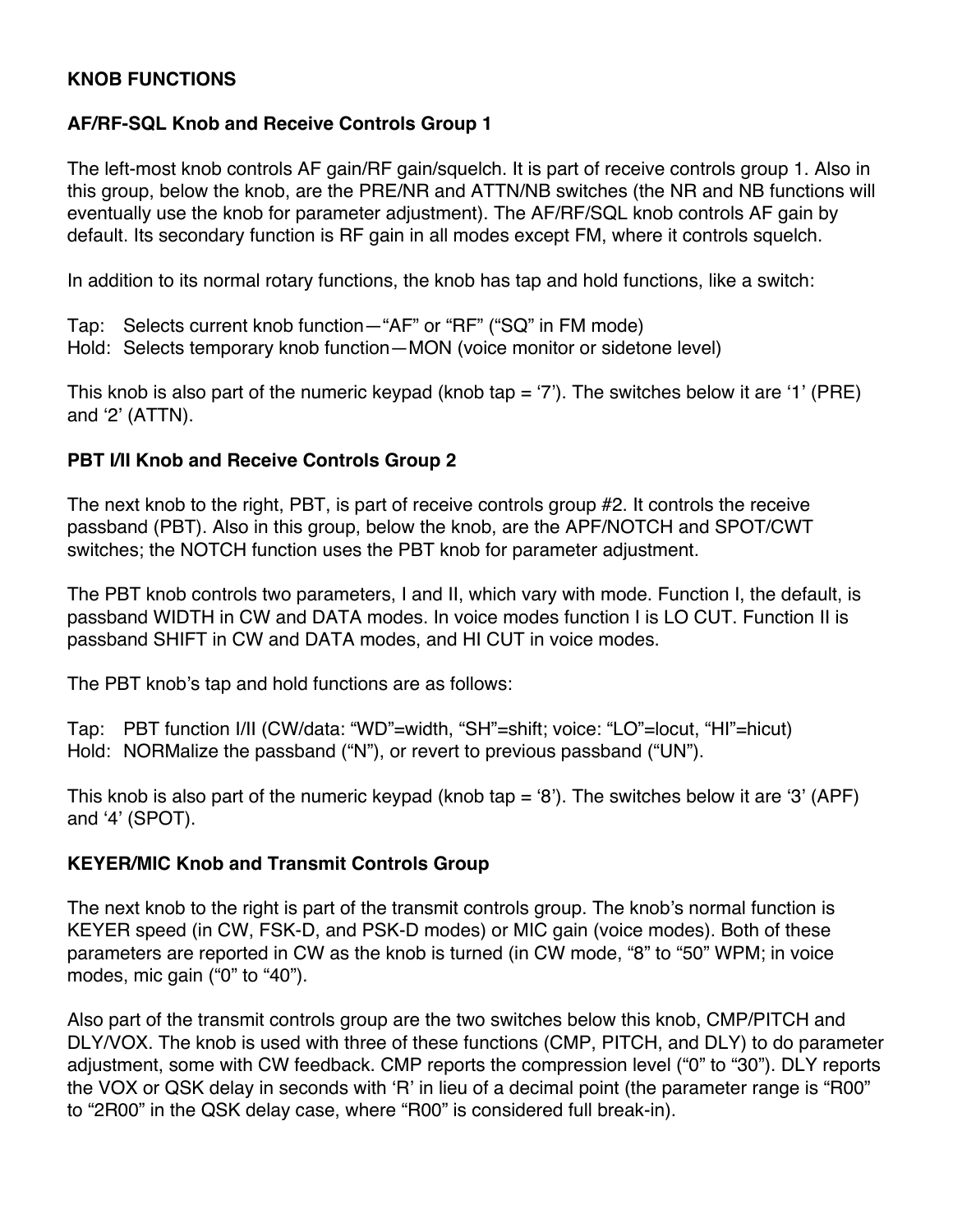The KEYER/MIC knob itself has the following tap and hold functions:

Tap: In voice modes, selects the transmit bargraph mode (no equivalent, yet, for CW UI) Hold: PWR – power output in watts (e.g. "5R0" for 5 watts)

This knob is also part of the numeric keypad (tap  $=$  '9'). The switches below it are '5' (CMP) and '6' (DLY).

# **VFO A Knob**

To the right of the KEYER/MIC knob is the large VFO A knob. It is grouped with a pair of LEDs (TX and DELTA-F). These have no Morse user interface equivalents at present, but generally their states can be inferred from sound cues.

VFO A tuning rate and related settings are configured using switches in the Miscellaneous controls group, described below.

# **OFS/B Knob and Miscellaneous Controls Group**

To the right of the large VFO A knob is the last small knob, OFS/B, part of the miscellaneous controls group. This knob normally has one of two functions: OFS (RIT/XIT offset), or VFO B frequency. Also in this group are the two switches below the OFS/B knob, RATE/KHZ and DISP/MENU, which use the knob for parameter adjustment. Further details on the use of this knob are provided below.

The OFS/B knob has the following tap and hold functions:

```
Tap: Select RIT/XIT offset ("OF") or VFO B frequency control ("VB")
Hold: Zero the RIT/XIT offset ("CL")
```
When the audio Morse interface is enabled, tapping the DISP switch reports the current operating mode and the 3-digit kHz portion of the VFO A frequency (e.g. "C 040" if you're on 7.040, 14.040, etc.). At present, the normal function of DISP (showing supply voltage, current drain, etc. on VFO B) has no audible equivalent and is not accessible when the Morse UI is enabled.